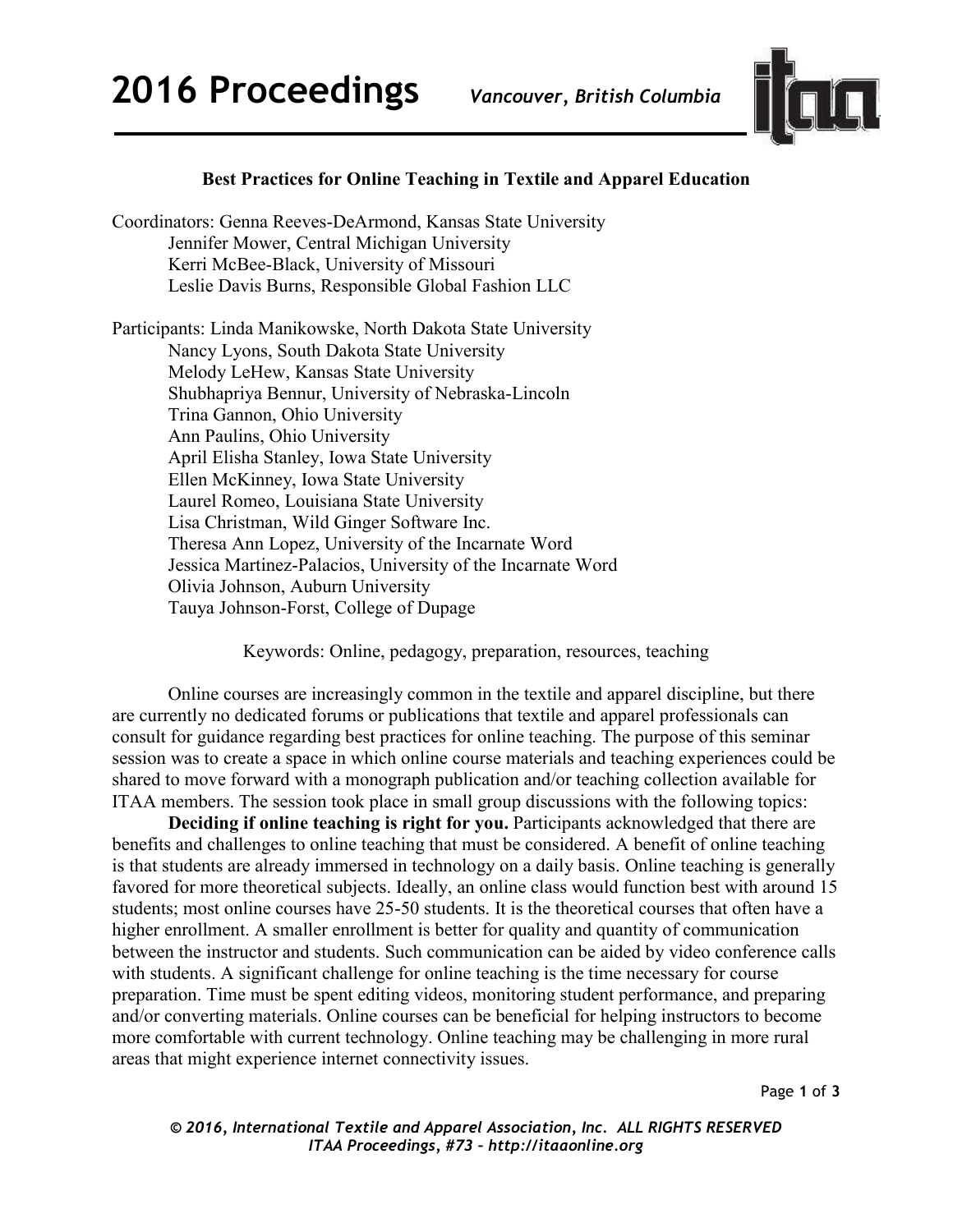**Getting started with online courses and course preparation.** The process by which online courses get started varies by institution. It is often the case that undergraduate courses must be offered in person first and a second section of the course later developed for the online environment. It was suggested that instructors begin with learning objectives and then develop teaching strategies when preparing an online course. Participants discussed the importance of assessing student learning needs when preparing an online course. It was suggested that a course be offered as an independent study first to allow for in-depth student feedback. Students are then assisting with the development of the course. However, it is not always possible to offer an independent study; pre- and post-surveys could be used instead. Pilot testing is another option for obtaining feedback before an online course goes live. If formal measures of this nature cannot be taken, course evaluations could be used as a form of feedback at the end of a course and factored in to future course offerings. Participants and attendees focused upon the idea that it is easier to start an online course from scratch rather than adapt existing materials from an online course.

**Variations of online teaching and learning.** There are a variety of options when choosing how to conduct an online course: hybrid, flipped classroom, and online. Another variation includes having a distance instructor video conference with students who are physically present in a classroom. Each variation must be evaluated against the learning objectives of the course.

**Using and adapting existing resources.** The discussion of using and adapting existing resources focused upon careful planning prior to the offering of an online course. Participants discussed the importance of training before teaching online because it isn't enough to "dump" face-to-face course material in to an online course. Further, it is important to stay current with training due to the frequent pace at which technology changes. The learning platforms and resources used by participants included online tutorials produced by individual universities, CAD software, iTextiles, live museum tours, YouTube videos, Wild Ginger software, Blackboard, Canvas, Camtasia, and Quality Matters. Quality Matters was stressed as an important resource for training. Resources are more difficult to personalize in the online environment, but resources are generally not all that different between face-to-face and online environments. Participants agreed that listening to students and obtaining their feedback is crucial to the success of a course that is moving from a face-to-face to online environment.

**Content and assignment design.** Participants emphasized the need to teach students how to learn online as much as teaching them how to learn the course content. It was suggested to have a couple of brief tutorials at the start of the class for how to succeed as an online student. Much of the discussion focused upon how to engage students in meaningful assignments; students often complain about the popular online activity of discussion boards. Different techniques for administering discussion board assignments were discussed.

Coordinators, participants and attendees came back together for a large group discussion after covering the aforementioned topics. The group addressed the question of if online courses are important to have. The majority of participants agreed that this is an increasingly important question to ask in the current budgetary climate of higher education. More and more classes are being offered online to collect additional tuition. The question of importance was also addressed within the context of soft skill development; participants and attendees agreed that online